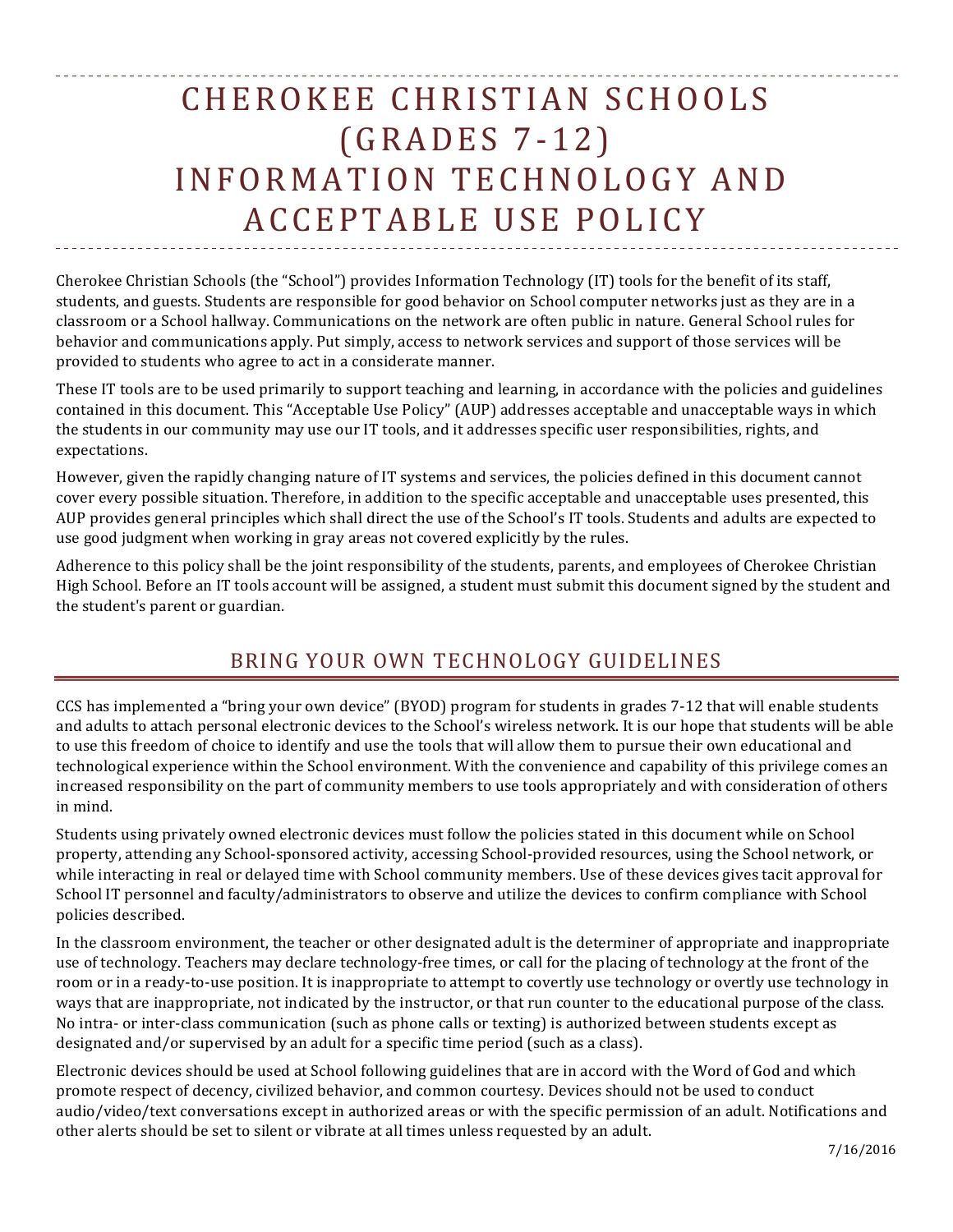Use of personal or School communications tools, including but not limited to chat, telephone, e-mail, texting, or social networking should follow guidelines of Christian ethics, personal decency, and decorum. Inappropriate language, harassing behavior, overtly sexual or violent behavior, or innuendo is a violation of the letter and spirit of the rule and may be subject to disciplinary action.

Personal electronic devices should not be used in violation of any School policy or direction given by a classroom teacher or other School employee. Use of personal electronic devices for entertainment or recreational use may be severely limited by School staff, teachers or administrators based on the level of distraction and/or network resources used.

Any devices used or operated in an unauthorized manner may be taken and held in the School office until a parent or guardian picks them up and may result in the user being subject to other disciplinary consequences.

Regarding privacy of student email and other School-provided services, School staff, administrators, and parents all have access to student email for monitoring purposes. Students have no expectation of privacy on the Microsoft Office 365 system or other School-provided services.

## PRIVILEGES AND ACCEPTABLE USE

We hope that students find the School's IT tools to be useful assets that assist them in achieving their educational goals. An IT tools account grants a student access to:

- A cherokeechristian.org account (powered by Microsoft Office 365): This cloud-based computing technology grants all CCS students access to email, calendaring, document creation, collaboration, storage, and other tools.
- A PowerSchool account: This student information system gives a student access to attendance records.
- A Schoology account: This learning management system allows teachers to post assignments for students, collect completed work, provide additional learning resources, and foster an environment of collaboration.
- Productivity software (Word, PowerPoint, etc.) and various departmentally used pieces of software (such as VEXX which is used in robotics classes).
- The internet and many subscribed internet reference and tutorial resources (which are accessible from any student computer in the building and in many cases on personal electronic devices at home and School).
- Note taking and bibliography applications
- Access to and classroom instruction on new media creation tools including music, video, digital graphics and programming software.

Users are encouraged to:

- Use IT tools to support their learning in ways that are consistent with the mission of the School;
- Conduct research using the internet for instructional purposes related to class curriculum and personal interest and development;
- Access information that will facilitate their selection of the college or university that they want to attend;
- Increase their awareness of career path opportunities;
	- $\circ$  Infuse technology into their course work;
	- $\circ$  Improve their information literacy and research skills;
	- $\circ$  Find ways to use technology for service to others.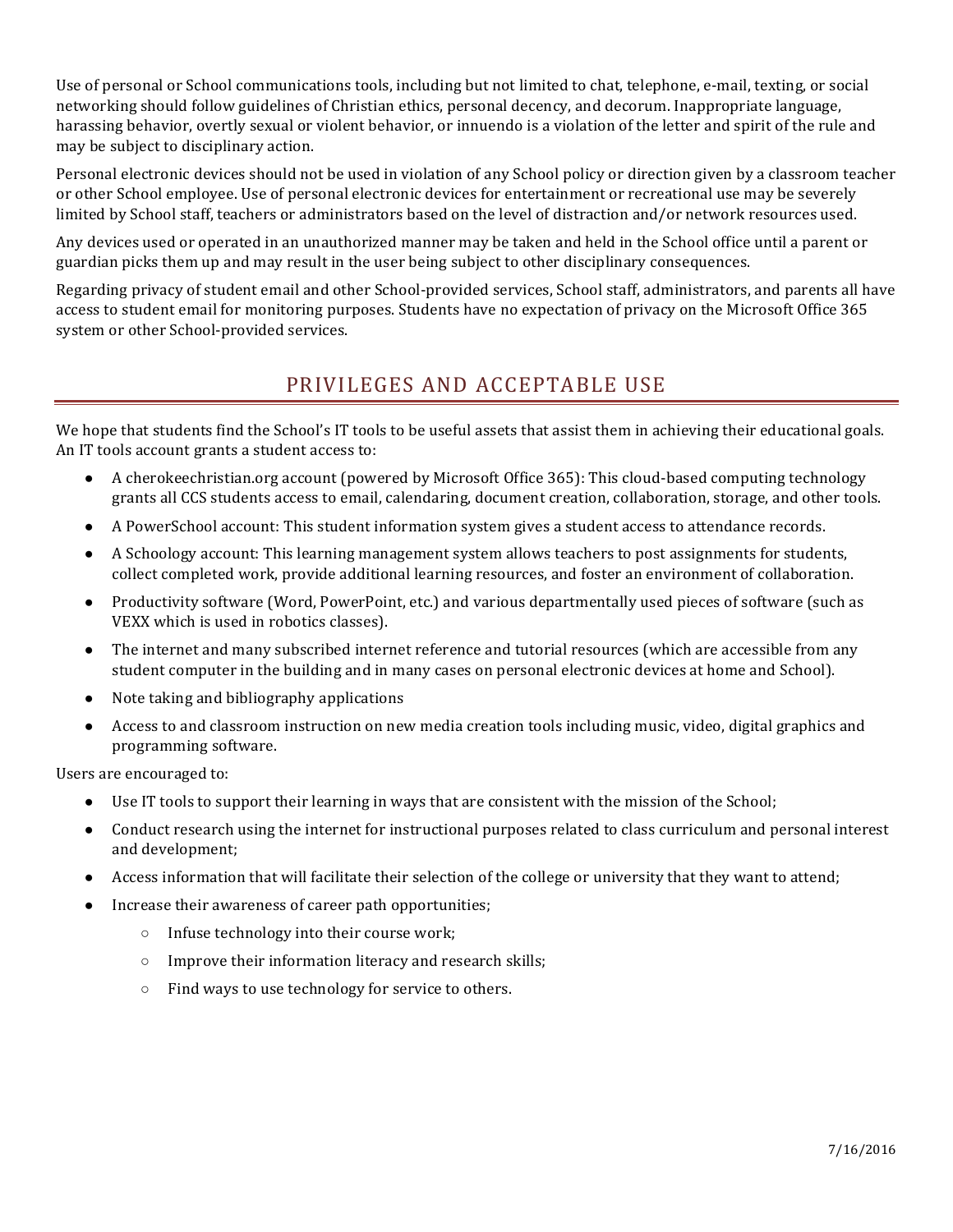Technology use in the School is governed by federal laws including the following:

*Children's Online Privacy Protection Act (COPPA)* COPPA applies to commercial companies and limits their ability to collect personal information from children under 13. No personal student information is collected for commercial purposes by Microsoft. This permission form allows the School to act as an agent for parents in the collection of information within the School context. The School's use of student information is solely for education purposes. (http://www.ftc.gov/privacy/coppafaqs.shtm)

**Family Educational Rights and Privacy Act (FERPA)** FERPA protects the privacy of student education records and gives parents the rights to review student records. Under FERPA, schools may disclose directory information but parents may request the School not disclose this information. Parents are provided the opportunity annually to opt out of disclosing their student's directory information on the School enrollment form. (http://www.ed.gov/policy/gen/guid/fpco/ferpa)

**Child Internet Protection Act (CIPA)** The School is required by CIPA to have technology measures and policies in place that protect students from harmful materials including those that are obscene and pornographic. This means that websites and student email are filtered. Mail containing harmful content from inappropriate sites will be blocked. (http://fcc.gov/cgb/consumerfacts/cipa.html)

## SECURITY AND PRIVACY

Security on our IT network is a priority. Anyone identifying a security problem on the network should notify a teacher or the IT Department. If you find a problem you should not demonstrate the problem to other users or try to bypass the problem by using another individual's account.

- Users may not use accounts or passwords belonging to other users or misrepresent other users on the network.
- Unauthorized attempts to login to the network as a system administrator will result in cancellation of user privileges.
- Students are to immediately tell their teacher or another school employee about any message they receive that is inappropriate or makes them feel uncomfortable.
- Students are responsible for the use of their individual accounts and should take all reasonable precautions to prevent others from being able to use their account. *Under no conditions* should a user provide his or her password to another person except an authorized school employee.
- The School will not publish confidential education records (grades, student ID  $#$ , etc.) for public viewing on the internet. The School may publish student work and photos for public viewing but will not publish student last names or other personally identifiable information. Parents may request that photos, names and general directory information about their children not be published.
- Parents have the right at any time to investigate the contents of their child's email and files.

## UNACCEPTABLE USE

The list of inappropriate uses of IT tools and accounts currently includes, but is not limited to the following. (This list may be updated at any time.)

- Using the internet or School network for any illegal activity, including gambling, computer hacking (and all variations thereof), and copyright or intellectual property law violations;
- Use of Anonymous Proxies, Caching Servers, VPN services, Proxying Browsers/Apps, or any other means to avoid restrictions placed on the IT network and/or internet access;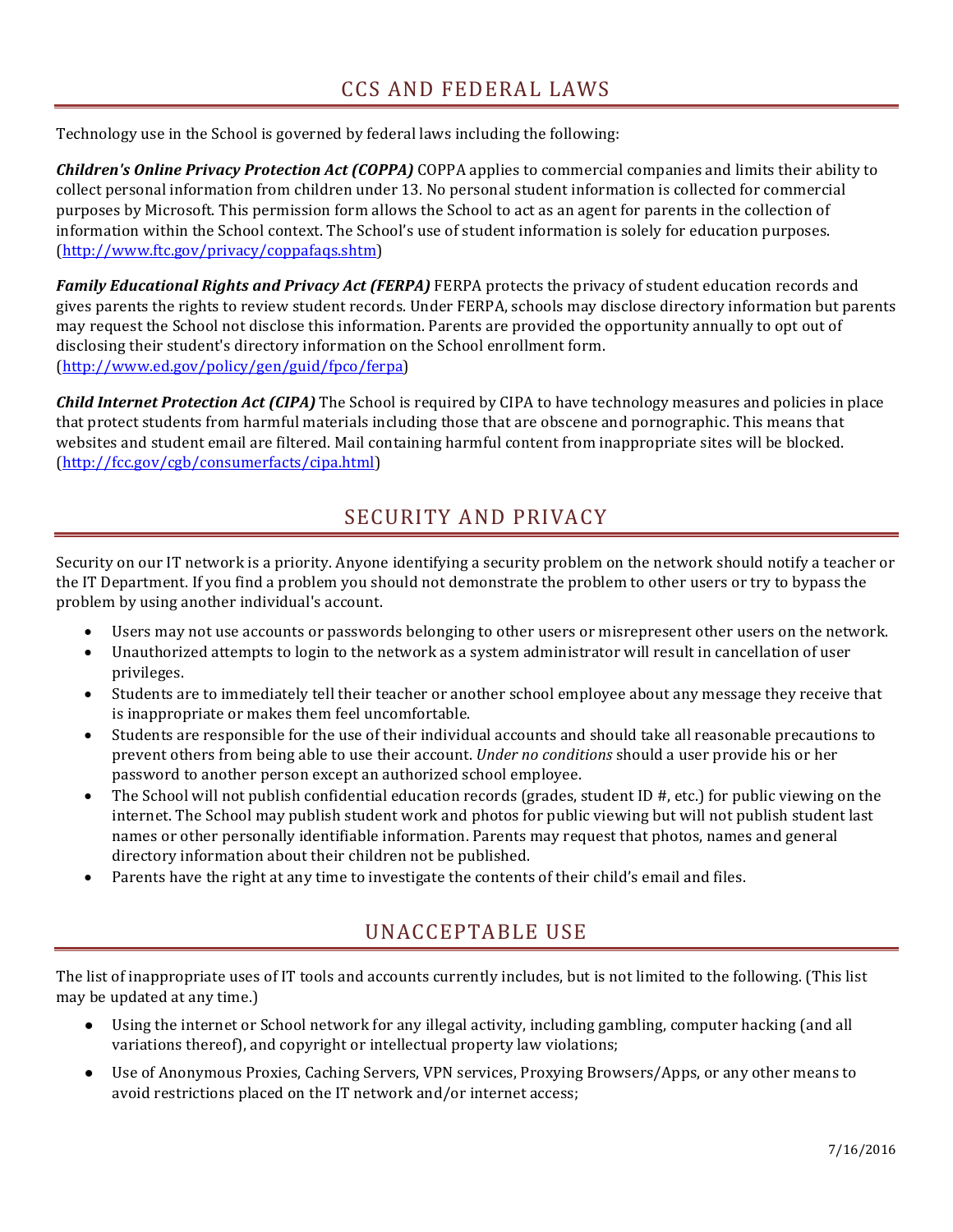- Gaining intentional access to materials, maintaining access to materials or distributing materials which are obscene, pornographic, or whose dominant appeal is sexual arousal;
- Gaining intentional access to material, maintaining access to materials, or distributing materials which utilize or encourage excessive use of violence, blood, gore, or the diminishment of the value of life;
- Gaining intentional access to material, maintaining access to materials, or distributing materials which promote academic fraud ("cheat" sites, etc.) or P2P (file-sharing) sites;
- Associating a website with the School without proper authorization or representing the School by name, logo, or identity in a formal or informal publication, document, or program without prior approval;
- Downloading, installing, or accessing unauthorized software or other executable files (e.g., .exe, .bat, .pif, .reg) onto School-owned devices without the permission of IT staff; this includes but is not limited to the use of unauthorized operating systems or other root level programs that could be installed on school computers or devices.
- Deliberately introducing a virus to, or otherwise improperly tampering with, devices on the School network or the network operating system;
- Intentionally installing or accepting spyware, malware, or other disruptive, intrusive, or destructive programs;
- Attempting to gain access to or gaining access to network hardware (including wall jacks, wires, switches, routers, servers, access points, etc.). This includes placing unauthorized devices onto the school's wired network or bridging devices on the wireless network;
- Obtaining or sending information which could be used illegally to make destructive devices such as guns, weapons, bombs, explosives or fireworks;
- Posting messages on or through the network or internet, including those that are anonymous, that use abusive or profane language, or use the system to harass, insult or verbally attack others or disrupt normal function;
- Misrepresenting Cherokee Christian Schools, CCS staff members, or CCS students. Apps, sites, email, and groups are not public forums. They are extensions of classroom spaces where student free speech rights may be limited;
- Taking/recording still pictures, videos, or audio recordings of any individual, class, school event, or property (except for generally-public events such as sporting events) without the permission of a staff member;
- Posting audio, video, still-image, or personal information in an online environment, except when specifically authorized by a staff member;
- Posting personal contact information (full names, addresses, phone numbers, external email contact information, etc.) about themselves or other people;
- Arranging to meet someone they have met online without their parent's approval and participation;
- Using limited resources provided by the school in a wasteful manner;
- Causing or contributing to the unnecessary congestion or malicious interference of the network;
- Providing access to the school's network to unauthorized individuals or granting limited authorizations to unauthorized people;
- Using IT tools for financial or commercial gain (unless approved by School administration for a school activity directly supervised by a staff member);
- $\bullet$  Stealing or vandalizing data, equipment or intellectual property;
- Invading the privacy of other individuals;
- Attempting to gain access to or gaining access to student records, grades, or files outside of the individual authorized account;
- Degrading or disrupting equipment or system performance;
- Failing to obey School or classroom technology use rules;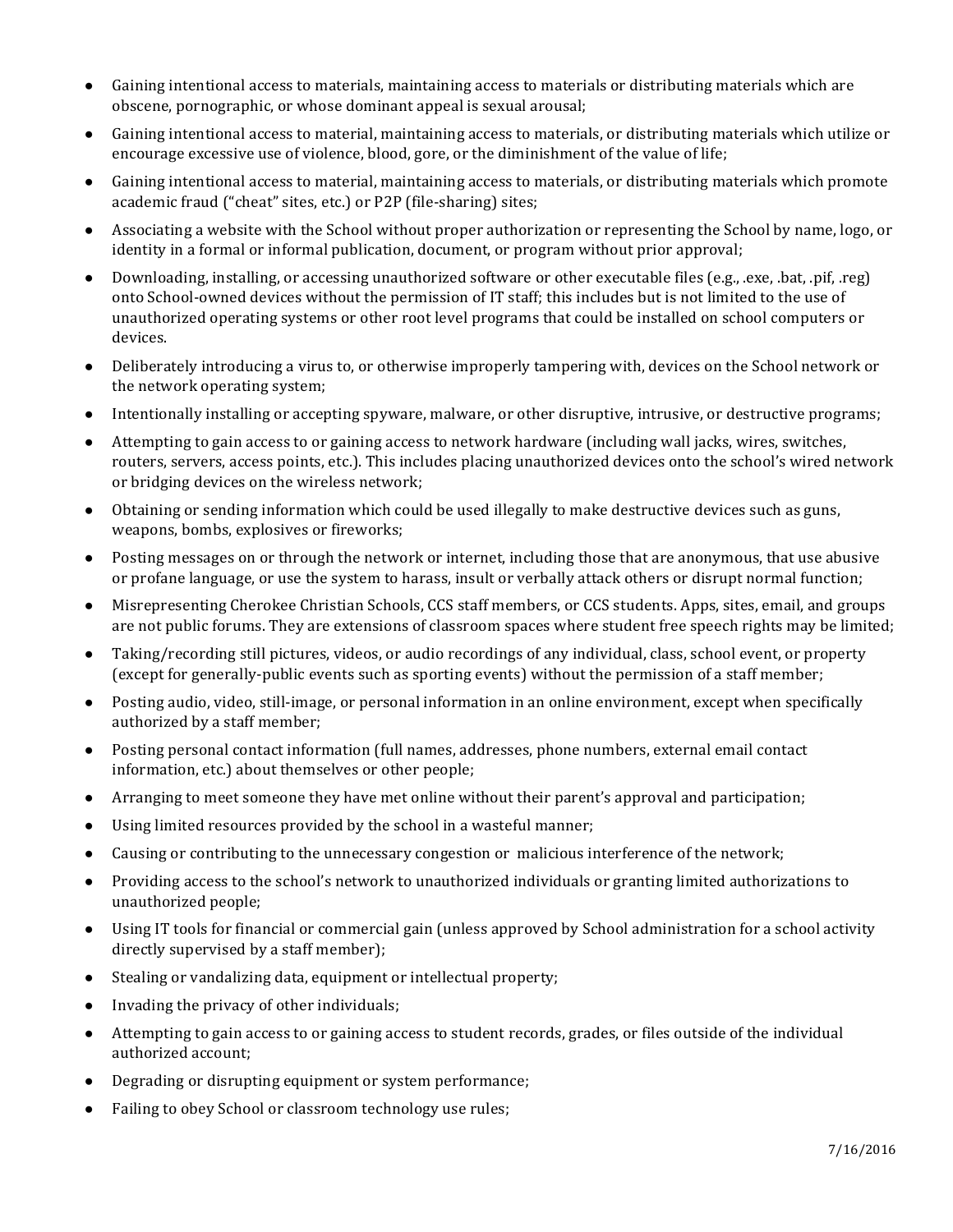- Taking part in any activity related to technology use which creates a clear and present danger or a substantial disruption to the orderly operation of the School;
- Use of School or personal electronic devices to perform unethical actions including, but not limited to, cheating, unauthorized collaboration, or plagiarism (e.g., cell phone texting answers or taking pictures of exams).

#### RISKS

The educational community of the School makes no warranties of any kind, whether expressed or implied, for the service it is providing and is not responsible for any damages the user may suffer. This includes loss of data, nondeliveries, mis-deliveries, or service interruptions. The student is responsible for evaluating any information obtained from the internet. The School specifically denies any responsibility for the accuracy or quality of information obtained through its services. Additionally, the School will not be responsible for unauthorized financial obligations resulting from provided access to the internet. The users of the School's IT Tools agree that they waive any right to privacy that they may have for such use (including personal devices). School officials may monitor the user of technology and may also examine all system activities in which the user participates. Users have no right to privacy as to any information or file created, maintained, transmitted, or stored in or on School property, through our technical resources, or on personal devices at the School. Users should know that content that includes but is not limited to sexual comments or images, racial slurs or other offensive comments, defamatory, discriminatory or harassing materials distributed, accessed, or downloaded through IT tools could expose them to legal liability as well as to disciplinary action.

### VIOLATIONS AND SANCTIONS

The School endeavors to create an atmosphere which fosters Christian character, academic achievement, personal responsibility, and respectful relationships among students, faculty, staff, administrators, families and other members of the School community. Any behavior or action contrary to the purposes of the School is considered an infraction and may result in the immediate and/or permanent loss of access to IT Tools and/or further disciplinary actions. At any time as required for administrative or technical reasons a network administrator may close an account.

#### COPYRIGHT

Cherokee Christian Schools does not sanction copyright infringement. We ask all organizations bearing the School name to honor all copyright and license restrictions.